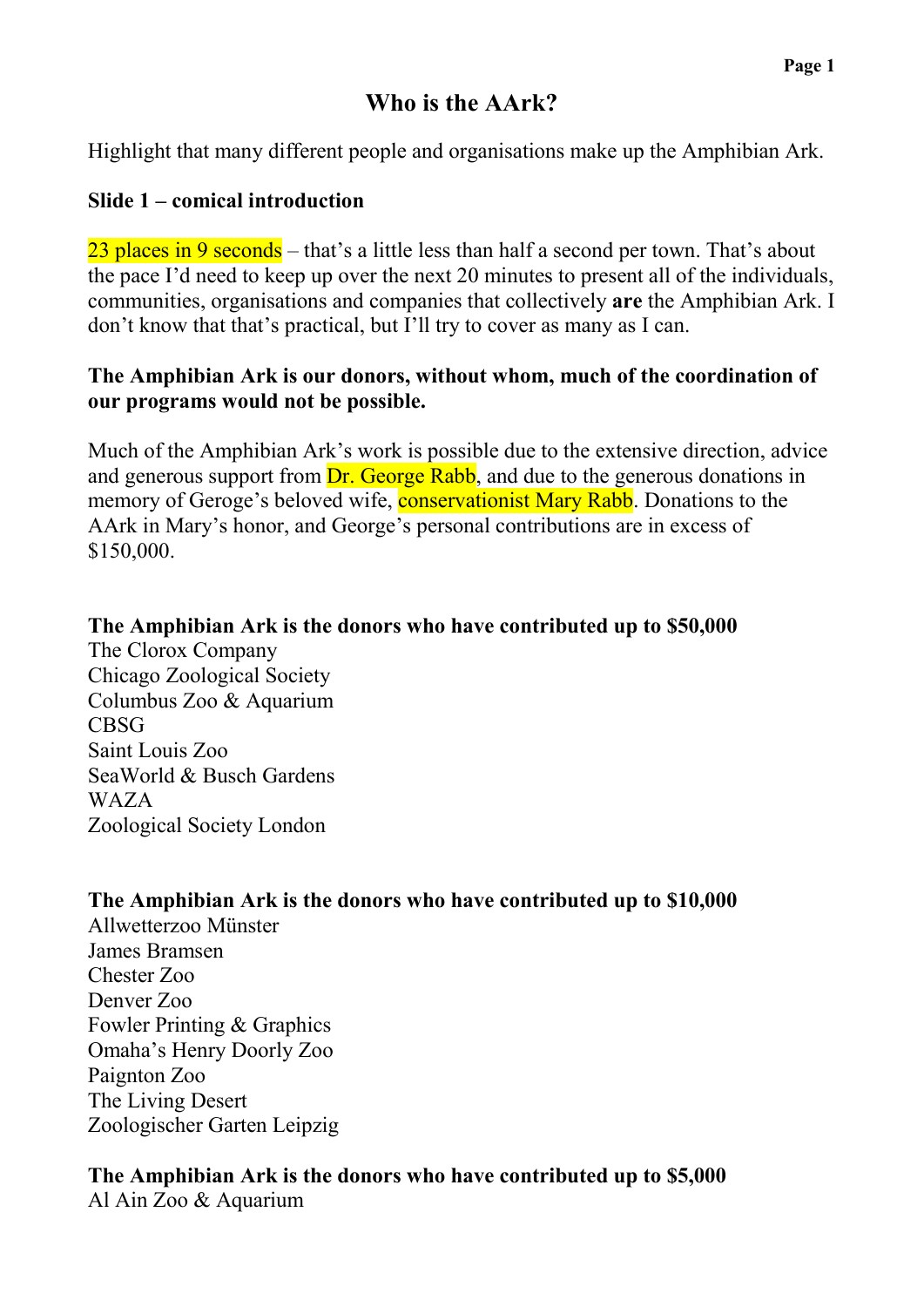American Frog Day 2007 BIAZA Binder Park Zoological Society Bristol Zoo Gardens Cleveland Metroparks Zoo & Cleveland Zoological Society Disney's Animal Kingdom & Animal Programs Galveston Chapter of the AAZK International Herpetological Symposium

Marwell Zoological Park Nordens Ark Ocean Park Conservation Foundation Nick & Sue Pinder Ryan & Christiana Reed Rosamond Gifford Zoo Sedgwick County Zoo

Singapore Zoo Tokyo Zoo Conservation Fund Toledo Zoo Toronto Zoo Wildlife Conservation Society Zoos South Australia

**The Amphibian Ark is the donors who have contributed up to \$1,000** Birmingham Zoo & Birmingham Zoo Chapter AAZK Brookfield Zoo AAZK Buffalo Zoo Cameron Park Zoo Frog Friendly Consulting - A division of Avatar Brand Management Inc. Kansas City Zoo MARS Preservation Fund Minnesota Zoo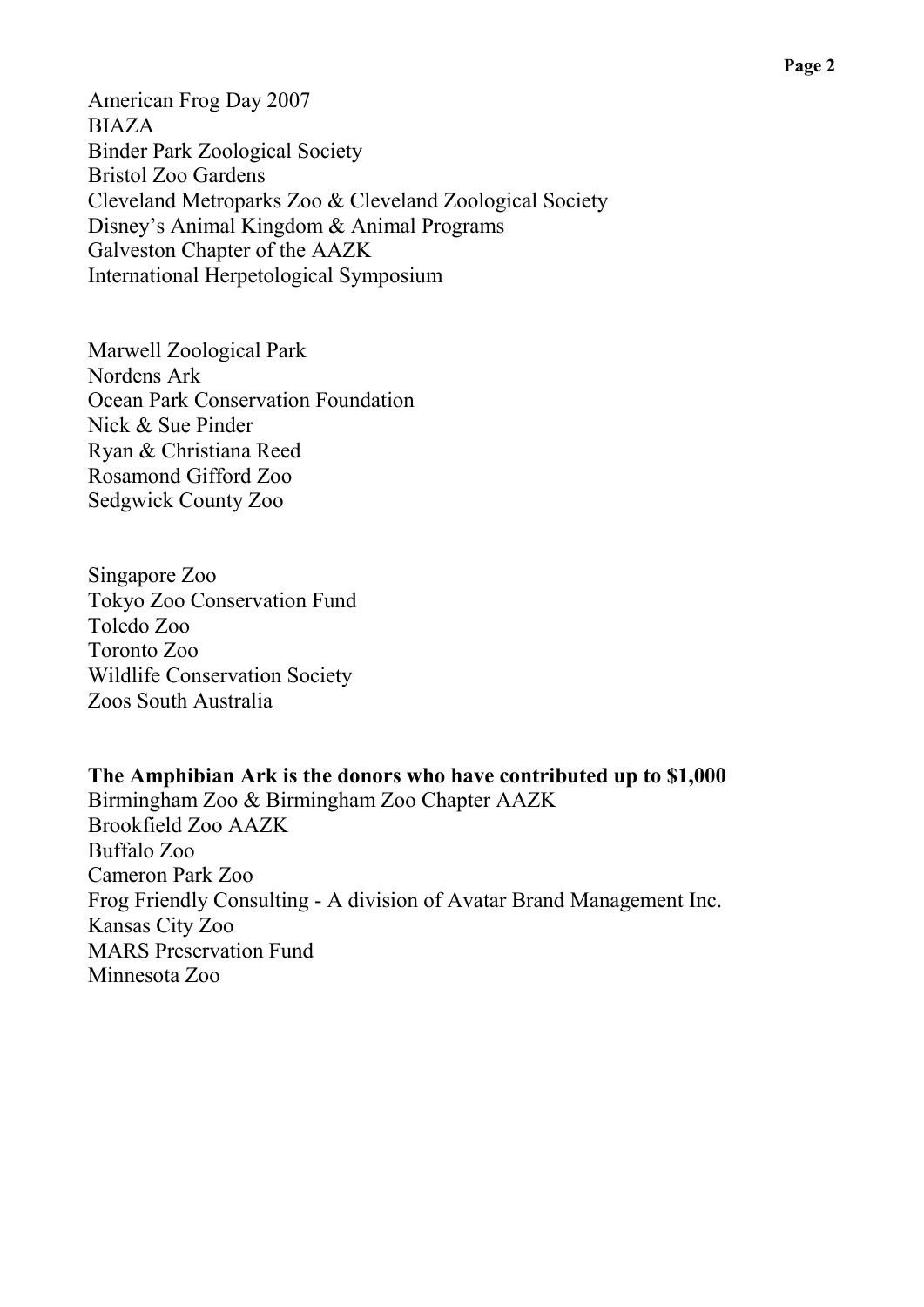Missouri Meetings & Events Nashville Zoo New Mexico Bio Park Society The North American Amphibian Conference Rochester Museum & Science Center Royal Veterinary College Zoological Society-London Sacramento Zoo San Francisco Zoological Society

Staten Island Zoo Taipei Zoo Tampa's Lowry Park Zoo And many more individual and institutional donors.

#### **The Amphibian Ark is host institutions, who support and/or host the Amphibian Ark staff**

The Zoological Society of Antwerp ARAZPA Chicago Zoological Society Chester Zoo The Zoological Society of London

#### **The Amphibian Ark is our patrons, who lend their profiles to helping with our cause**

World famous broadcaster and naturalist, Sir David Attenborough

One of America's favourite nature show hosts, Jeff Corwin

French explorer, environmentalist, educator, film producer, Jean-Michel Cousteau

Renowned primatologist Jane Goodall

### **The Amphibian Ark is our association partners – organisations of zoos and aquariums from all corners of the Earth**

EAZA's were instrumental in developing an amphibian information pack, not only for their Amphibian Alarm Campaign, but they also made a great deal of their work available for the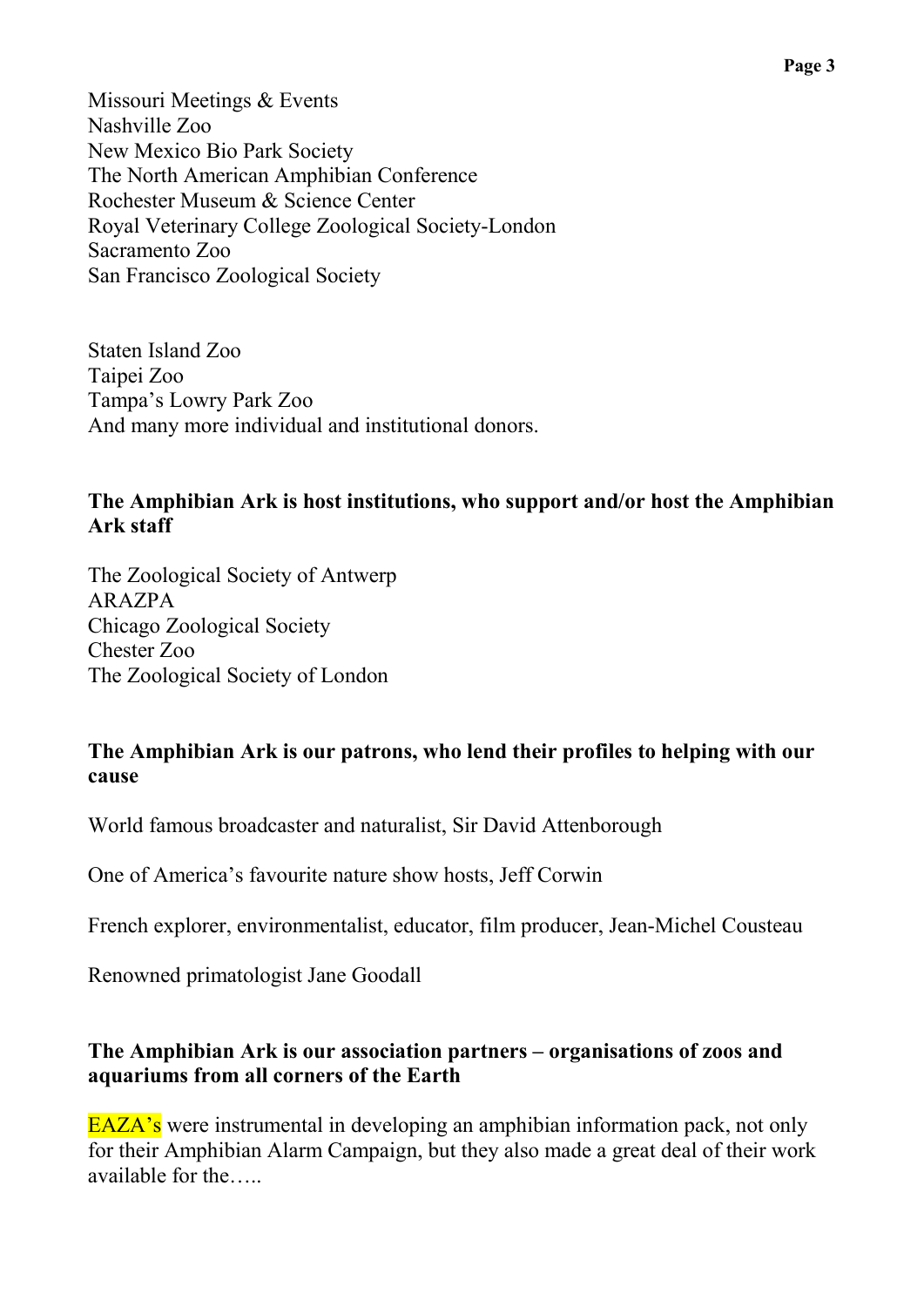WAZA Global Year of the Frog InfoPack

ACOPAZOA's Year of the Frog Information Pack

ALPZA's information pack for kids

ANZCARM's Year of the Frog info pack

ARAZPA's Year of the Frog campaign pack

AZA's Year of the Frog campaign

CMaG: ARAZPA New Zealand's Information pack

The German version of EAZA's Year of the Frog info pack

FUNDAZOO's Costa Rican Amphibians Conservation Strategy

JAZA's Year of the Frog campaign, promoted in 45 institutions throughout Japan, including zoos, aquariums and museums.

Zoo Outreach Organisation's Year of the Frog packet materials, featuring T-shirts, stickers, masks, bumper stickers and bookmarks

## **The Amphibian Ark is our institutional partners, many of whom are going to great lengths to raise awareness and much needed funds**

Cango Wildlife Ranch in South Africa, who clearly "does give a frog" about raising awareness about the amphibian crisis.

Disney Wildlife Conservation Fund announced a **\$250,000** donation to the Association of Zoos and Aquarium's Amphibian Fund

Thirty-three institutions in seventeen countries involved in leap frogging activities on Leap Day, February 28<sup>th</sup>.

The North American Endangered Amphibians poster produced by Omaha's Henry Doorly Zoo.

A day of amphibian ice sculptures at Perm Zoo in Russia.

**Prague Zoo** created a partnership between Czech and Senegalese school classes in which both Czech and Senegalese children were informed about nature conservation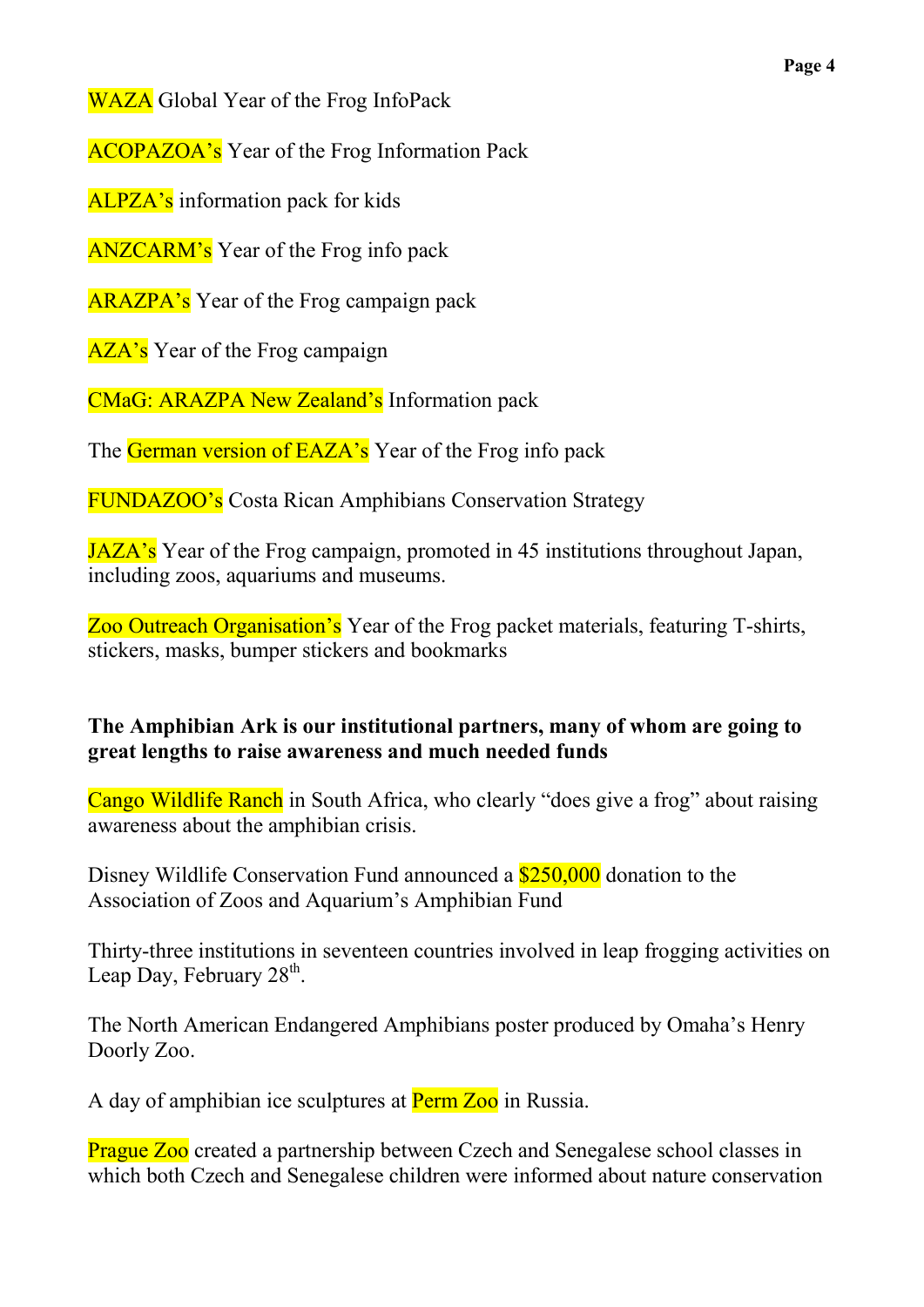and EAZA's Year of the frog campaign. Exhibitions of the Czech and Senegalese frog paintings in a Senegalese national park and in the Prague Zoo.

Frog sun visors and education programs at Singapore Zoo.

#### **The Amphibian Ark is our community partners who go out of their way to help amphibians in many creative ways**

Celia Watson, a woman who was born in Panama and now lives in Spain. Celia painted four frog paintings, and donated a percentage of the sales to Amphibian Ark.

Harald Ehmann, who spent 15 hours on Leap Day in Rundle Mall, here in Adelaide, and raised over 40,000 smiles and positive responses about the plight of amphibians.

Visual artist **Amanda Makepiece**, who, after finding out that the Amphibian Ark is a part of Ebay's Giving Works program, has decided to give 10% of the sale price of all of her artwork to the AArk.

Joseph Miscimarra, a 9 year-old boy from Chicago who raised over \$300 for the AArk by asking for donations rather than presents for his ninth birthday.

Kermit the Frog has helped his fellow amphibians twice in the past six months, initially when WAZA President Gordon McGregor Reid, and Co-chair of the Amphibian Ark, Jeff Bonner, joined Kermit at a highly publicized hearing on Capital Hill to draw attention to the plight of amphibians worldwide.

Kermit has also been promoting Disney's work with NASA to focus attention on the global amphibian crisis. Kermit became a crew member for the 122nd flight of the Space Shuttle, launched on March 11, 2008

More recently, Kermit and Selena Gomez from Disney Channel's "The Wizards of Waverly Place", appeared in a public service announcement, calling attention to the plight of the world's amphibians.

Nick and Sue Pinder from a wildlife park in the UK who requested donations to the Amphibian Ark in lieu of wedding presents, and **Ryan and Christina Reed**, who sent donations from their wedding to help with various amphibian projects.

Polly Phillpot from Edinburgh Zoo who abseiled from a bridge to raise money for Year of the Frog.

Twelve students from Remuera Intermediate School in New Zealand, who have spread their messages through five paintings about endangered frogs. The paintings are on display at Auckland Zoo.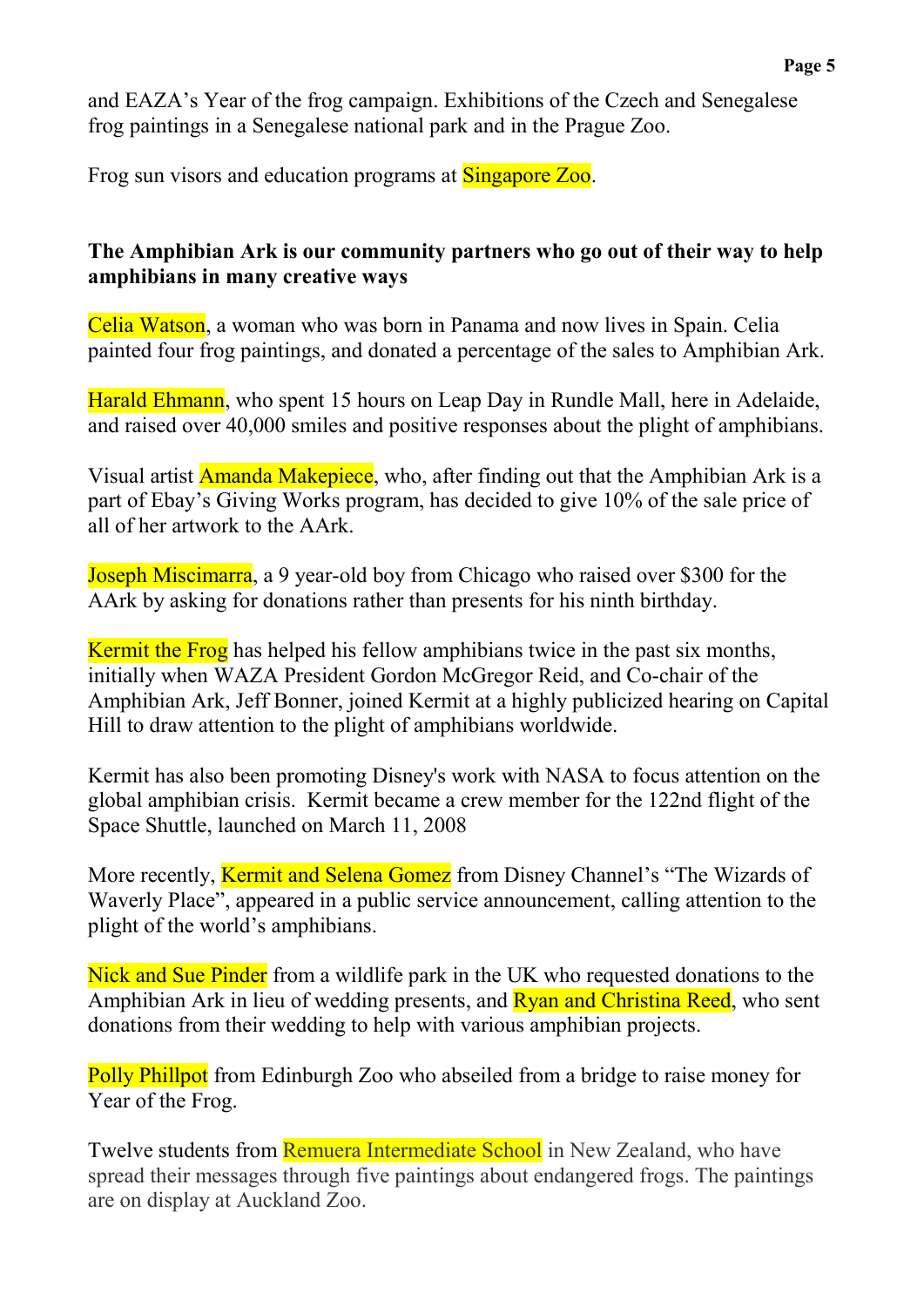Samara Nicolson, a 12 year-old girl from North Queensland, who regularly produces her own newsletter about saving amphibians and the rainforest in Queensland.

Sage Rentfrow from Missouri whose passion for the environment made him write to the AArk's patron, Jean-Michel Cousteau, send part of his allowance to the AArk, and to raise over \$200 in lieu of gifts for his  $8<sup>th</sup>$  birthday.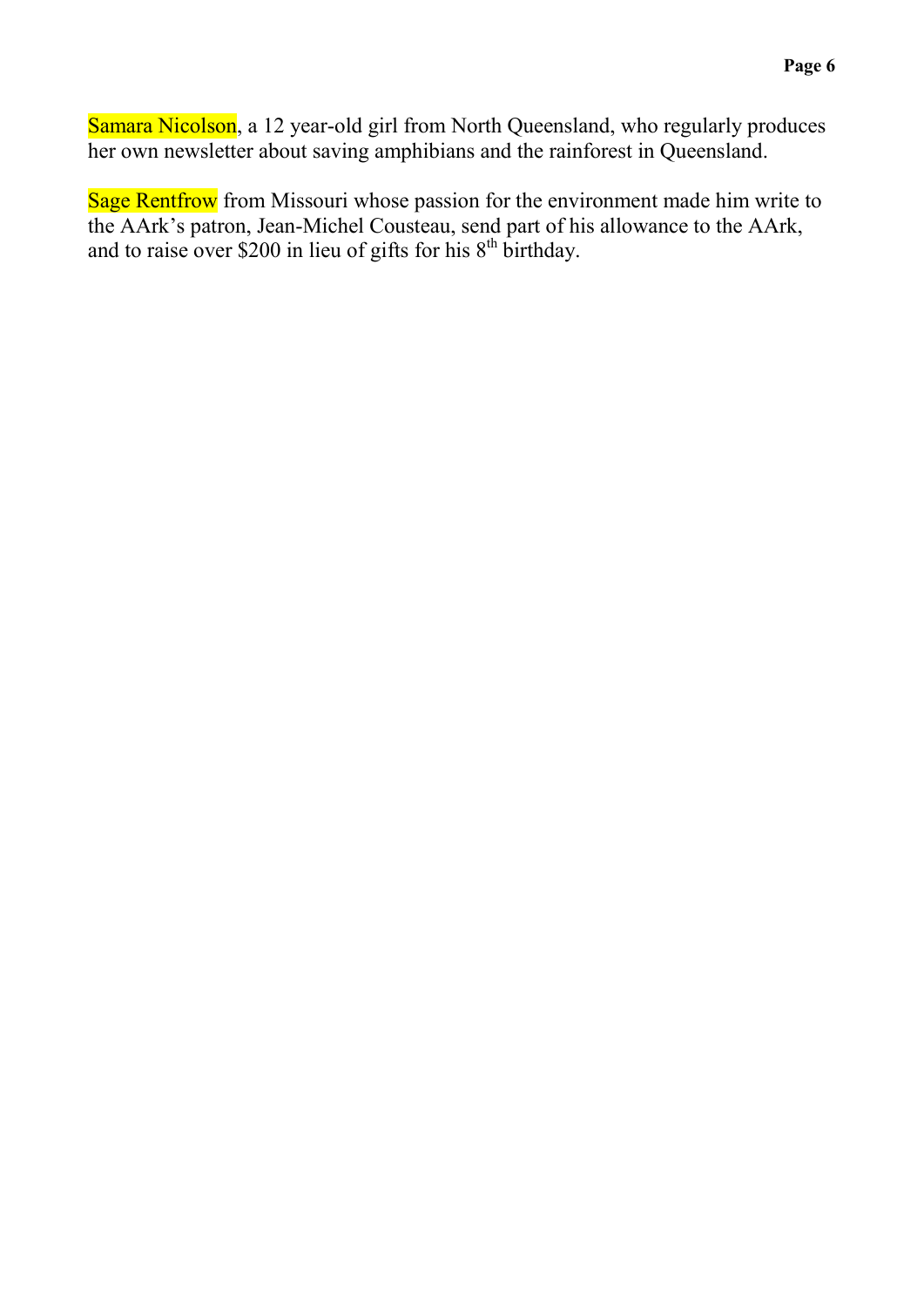School students like John Moll, Briana Hazel from Tampa, sixth grade students from Williston Middle School, the Mother Green Design Group from Hurstville Public School, the Lake Forest Lodge Academy in Illinois, and many more like them, who have sent in countless posters, letters and donations. These kids realize the seriousness of the amphibian crisis, and what they can do to help to clean up the environment.

Second-grade students from Tremont Elementary School in Arlington Ohio donated \$817.50 which they raised by holding a frog book read-a-thon. Only 46 institutions in the world have donated more than this, and not only does this represent more than 23% of the zoos that have donated, but more that 96% of all 1,200 zoos under the WAZA umbrella.

# **The Amphibian Ark is a multitude of events run by zoos and aquariums**

Seventy-five keepers from the **Animal Keepers Association of Africa** attended the organisation's third annual conference at Cango Wildlife Ranch, which included a frogging night. The group plans on holding an amphibian workshop in conjunction with the annual PAAZAB meeting next year.

Auckland Zoo keeper **Justine Woosman** exhibited 13 of her paintings of zoo animals in support of Year of the Frog.

Zoos Victoria has been running a number of amphibian-related education programs: Slimy Science and the Case of the Disappearing Froglet at Healesville Sanctuary, the Amphibian Awareness Challenge at Melbourne Zoo and Croaking Critters at Werribee Open Range Zoo.

Over 200 staff members and members of the public of 15 Dutch zoos participated in a frog cross – a run, ride, canoe and swim event, which raised over 57 thousand euros.

Staff at Durrell Wildlife Conservation Trust in Jersey put on a unique pantomime in support of the EAZA amphibian campaign.

A Mothers Day concert at Johannesburg Zoo

Nagasaki Biopark's Year of the Frog exhibition and fund-raising events.

Xenia, Princess of Saxony demonstrated a contemporary version of the fairy tale 'The Frog Prince' at Leipzig Zoo, by giving a frog a symbolic kiss.

There was another royal event when the **Royal Crown Princess of Sweden** opened a new wetlands exhibit at Nordens Ark.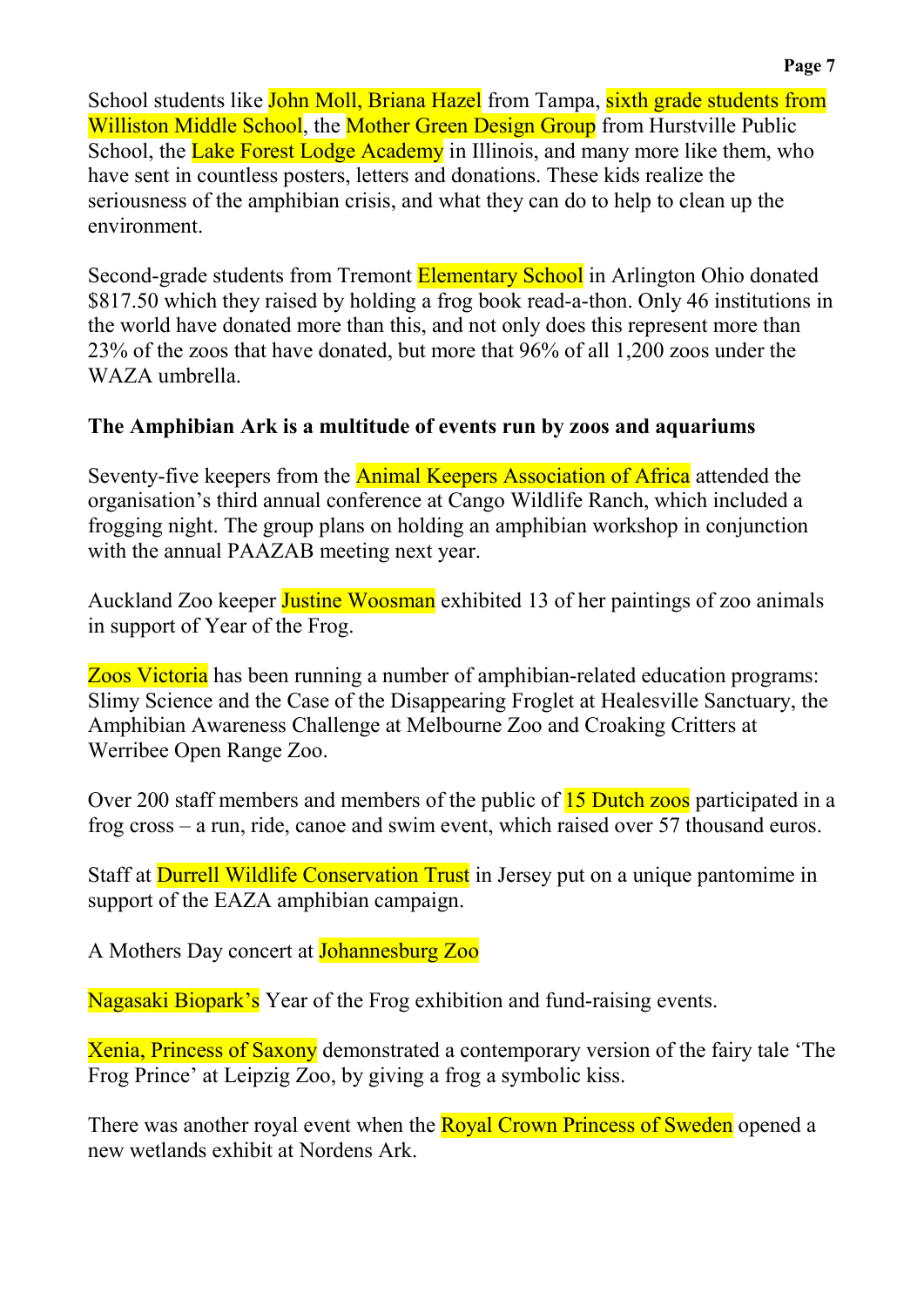Delegates at an education meeting in western India organized by **SAZARC**. The amphibian information booklet shown in the photo is part of SAZARC's education package

### **The Amphibian Ark is a range of amphibian conservation programs being run by institutions to help save highly endangered species, that otherwise might likely become extinct**

There has been amazing successes by **Gerry Marantelli** and his Amphibian Research Centre in Melbourne, with both Spotted Tree Frogs and Corroboree Frogs being released back into the wild.

The **Atlanta Botanic Garden** has been heavily involved in a number of programs including breeding and releasing the local Gopher Frog, and establishing captive programs for many central American species such as the Harlequin From in Latin America and Darwin's Frog from Chile.

Zoo Atlanta has been involved in the maintenance of populations of endangered Panamanian species, from the Panama Rescue project of 2005 in collaboration with Atlanta Botanical Garden. They have also been involved in taxonomic studies of Neotropical anurans, with two new species described in 2008.

Auckland Zoo establishing captive populations of the Endangered Archey's Frog

**Bristol Zoo** has bred around 70 lemur leaf frogs this year, and is currently fundraising to acquire or build a dedicated amphibian unit or container for the species by the end of this year. The zoo is also involved with an *in situ* project with Andrew Gray of the Manchester Museum looking into populations of Lemur frogs in Costa Rica.

Chester Zoo currently operates one biosecure shipping container and is in the process of setting up a second one. The existing container holds a population of the critically endangered Rancho Redondo frog. They also support *in situ* research for this species in Costa Rica.

Detroit Zoo has been involved for many years with various amphibian projects, but most recently released 2,000 captive-bred Puerto Rican toads into the wild.

Houston Zoo has joined with a number of other AZA zoos and aquariums, academic institutions, and international conservation organizations to establish the El Valle Amphibian Conservation Center in Panama. Captive breeding programs are being established for seventeen high priority Panamanian species.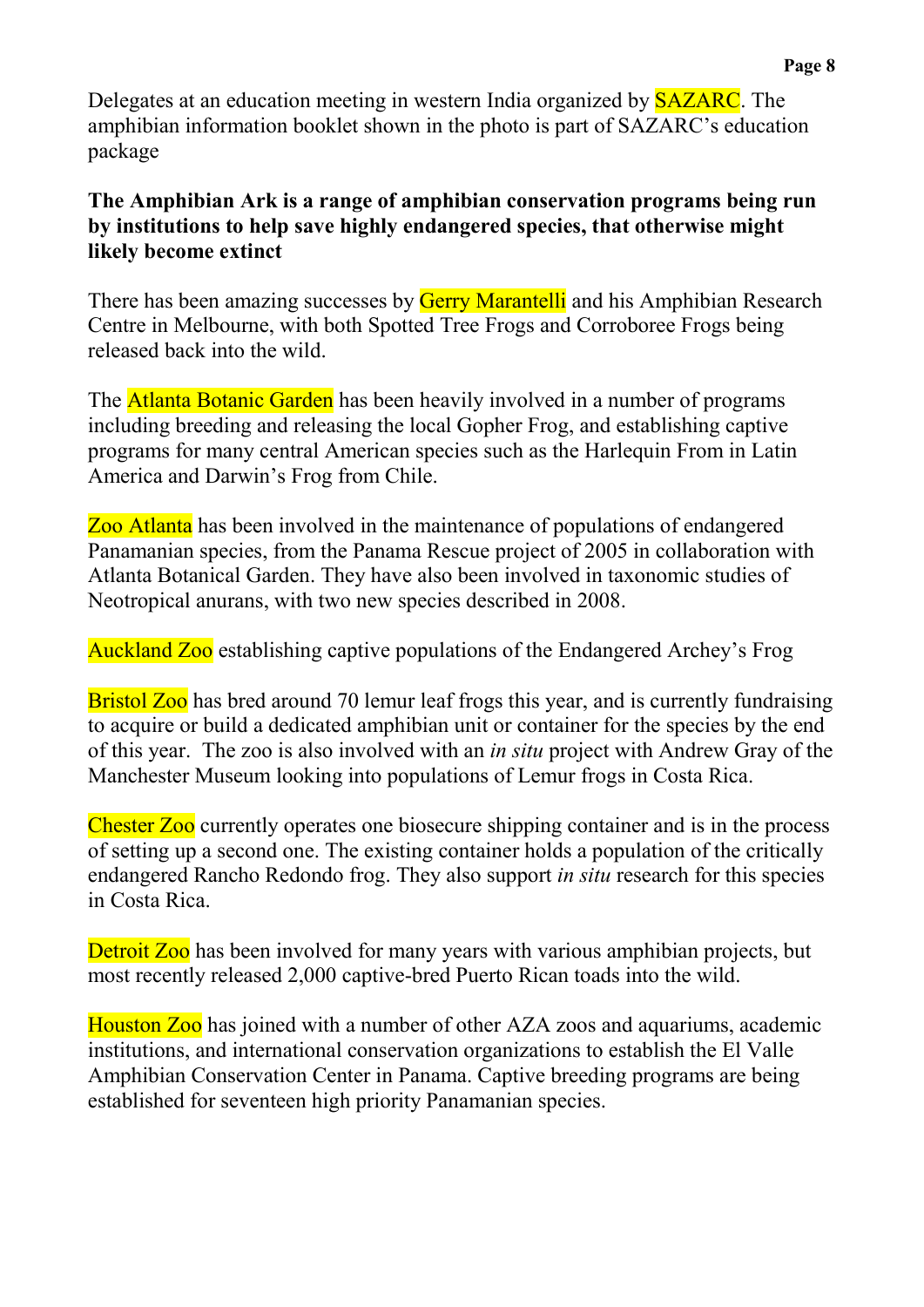Omaha's Henry Doorly Zoo has built a 5,500 square foot Amphibian Conservation Area that utilizes thirteen individual rooms to isolate endangered amphibians from all over world. The zoo is also working with Johannesburg Zoo to establish the Johannesburg Zoo frog Project which will mirror the Henry Doorly Zoo's Amphibian Conservation Area but be exclusively for Southern African Amphibians.

Perth Zoo has been working with local amphibian experts and researchers to understand more about local threatened amphibian species, particularly those in the genus *Geocrinia*.

Taronga Zoo has bred green and golden bell frogs, spotted tree frogs, and booroolong frogs for release back into the wild.

Tidbinbilla Nature Reserve in Canberra, was just recently, the first institution in the world to successfully breed the highly endangered northern coroboree frog – a population that has suffered dramatic decline in the wild due to climate change and chytrid fungus. The first of these tadpoles started to metamorphose just last month.

ZSL has a long history of work on chytrid and Ranavirus, especially in Sardinia in recent times. Additionally, they have been heavily involved in the Mountain Chicken project in Dominica and are about to establish a new biosecure facility to house a breeding population of the species.

## **The Amphibian Ark is workshops and courses involving our partners and colleagues world-wide**

Many, many amphibian workshops have been held throughout the year, right across the globe, to assist with local species prioritization, capacity building, fundraising and educational activities. These include:

A frog symposium was held at Asa Zoological Park in Hiroshima, Japan.

A frog conservation husbandry course at Taronga Zoo in Australia

Species prioritization workshop in Costa Rica

Ocean Park Hong Kong hosted a species prioritization workshop Hong Kong

An amphibian biodiversity conservation course for **South Asia**, held in Periyar Tiger Reserve in Kerala, India

The first amphibian conservation husbandry course hosted by the **Durrell Wildlife** Conservation Trust in Jersey. This was a monumental 11-day course.